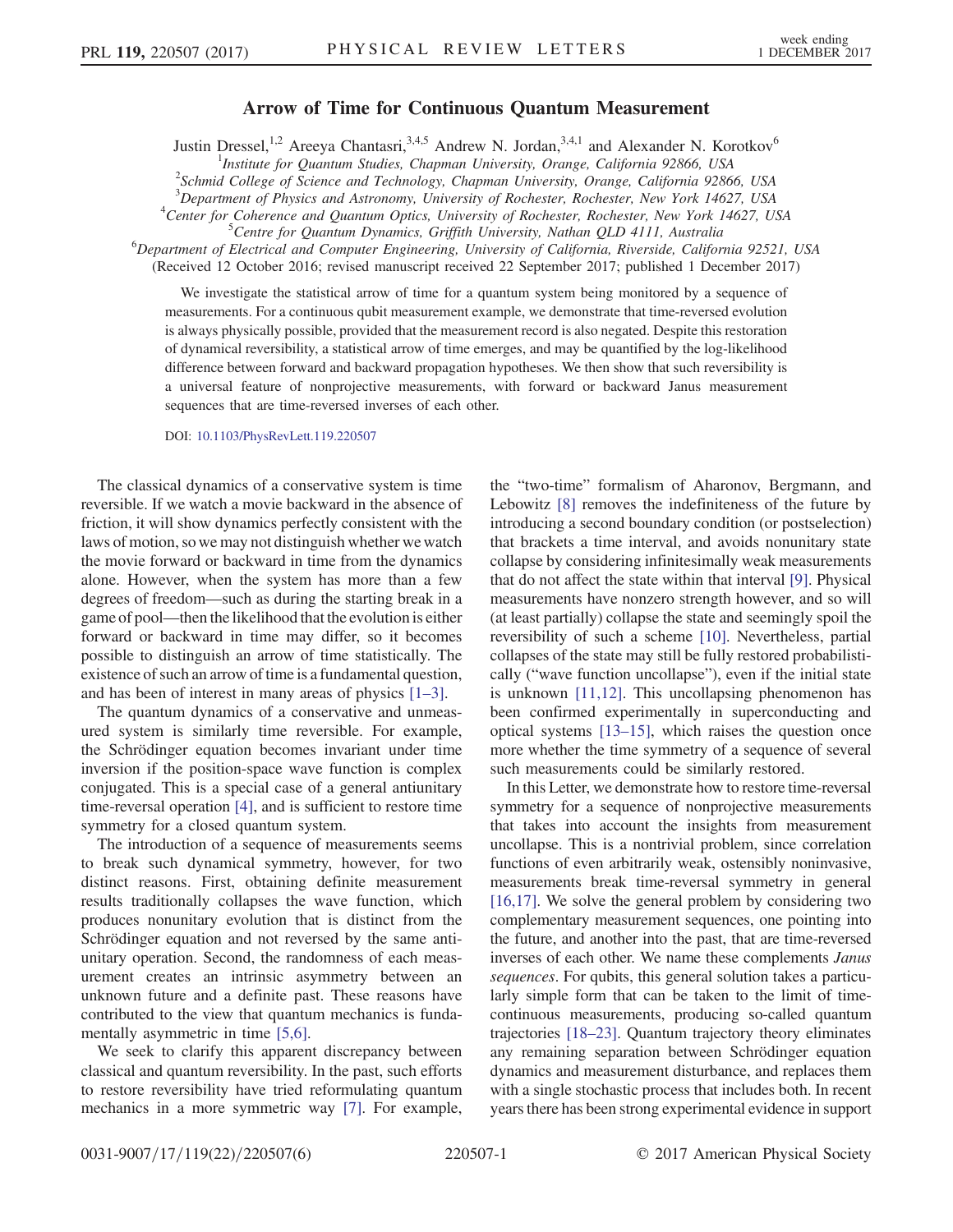of this type of conditional quantum dynamics; see, e.g., Refs. [24–[29\]](#page-4-11) for a sample of current works.

We pose the time-reversibility problem in the following way: Suppose we are given a movie of stochastic quantum state dynamics along with its associated noisy detector output (a sort of "soundtrack" for the movie). We are then asked to determine whether the movie shows the forward evolution of the state, or whether the movie has been reversed, as depicted in Fig. [1](#page-1-0). In the simplest case of a monitored qubit, we find that such a movie played backward obeys time-reversed equations of motion if we also flip the sign of its soundtrack (measurement record). We stress that this is not a microscopic time reversal of the measurement apparatus, nor is it a backward inference (past quantum state) kind of dynamics [\[30,31\]](#page-4-12)—our time reversal shows equally valid forward dynamics. After watching the movie for a longer duration while listening to its soundtrack, we can distinguish a forward from a timereversed movie with increasing certainty in order to probabilistically find the arrow of time.

The usual thermodynamic arrow of time refers to low entropy configurations changing into high entropy under the thermalization process (see, e.g., Ref. [\[32\]](#page-4-13)). Our quantum measurement arrow time is more similar to the situation in nonequilibrium statistical physics. The time arrow can be related to the distinguishability of the distributions of quantities, such as work done between a given process and its time reversed twin [33–[35\].](#page-4-14) In such situations the system entropy can even decrease [\[36\]](#page-5-0). However, these treatments typically have a temperature associated with the environment, and the system begins in equilibrium. In contrast, we consider a completely nonequilibrium situation, where all fluctuations are fundamentally quantum in nature arising from the measurement process, with the system starting in an arbitrary state.

<span id="page-1-0"></span>

FIG. 1. A single quantum trajectory of a continuously monitored qubit. The  $x$  and  $z$  Bloch sphere coordinates of a qubit change due to both unitary and measurement dynamics. The red and blue colors denote positive and negative values of the  $x$ coordinate. The boundary states are shown as green and red dots. Is time running forward with measurement record  $r(t)$  or backward with flipped record  $\tilde{r}(t)$ ?

Note that to achieve perfect time reversal we must not lose information to the environment, other than to an ideal, quantum-limited, detector. That is, we must consider a system that is being monitored without additional noise or "quantum friction," just as in classical physics. As a physical example, a superconducting qubit like a transmon [\[37\]](#page-5-1) may be continuously monitored with microwaves using circuit quantum electrodynamics [\[24,25\]](#page-4-11), yielding a time-dependent (noisy) homodyne quadrature readout  $I(t)$ ; such monitoring would yield time-reversible evolution if the amplifier were quantum limited with no loss in the readout chain (i.e., no readout inefficiency) [\[38\]](#page-5-2), and were otherwise decoupled from its environment. Similarly, the current  $I(t)$  flowing through a quantum point contact can continuously monitor a double-quantum dot charge qubit with nearly quantum-limited efficiency [\[21,39,40\]](#page-4-15).

Continuous qubit measurement.—We consider such a quantum-limited continuous qubit measurement as an illustrative example, which we will later generalize to an arbitrary sequence of measurements. Specifically, continuously monitoring the  $\sigma_z$  observable produces a noisy informational signal  $r(t)$ , which is shifted and rescaled so that its average is  $\pm 1$  if the quantum system is prepared in<br>eigenstates of  $\sigma$ . The stochastic nature of  $r(t)$  arises from eigenstates of  $\sigma_z$ . The stochastic nature of  $r(t)$  arises from the intrinsic quantum fluctuations in the detector, e.g., quantum vacuum fluctuations [\[24\]](#page-4-11), which sets the characteristic measurement time  $\tau$  for achieving unit signal-tonoise ratio. We also consider a qubit Hamiltonian, given by  $H = \hbar \Omega \sigma_{v}/2$ , produced (for example) by a microwave drive, which causes rotation in the  $x-z$  plane of the Bloch sphere.

<span id="page-1-1"></span>Collecting a particular measurement trace from the detector  $r(t)$  allows us to infer the conditional quantum state as a function of time,  $\{x(t), y(t), z(t)\}$ , from the Bloch equations of motion,

$$
\dot{x} = -\Omega z - \frac{x z r}{\tau}, \qquad \dot{y} = -\frac{y z r}{\tau}, \qquad \dot{z} = \Omega x + \frac{(1 - z^2) r}{\tau},\tag{1}
$$

also known as a quantum trajectory. These equations assume ideal conditions, including efficient detection and Markovian evolution, so any residual entanglement between the qubit and detection apparatus is assumed to vanish (e.g., a microwave resonator must operate in the "bad cavity" limit). For nondifferentiable  $r(t)$ , these equations remain valid as stochastic differential equations with time-symmetric (Stratonovich) derivatives [\[21\]](#page-4-15). We observe that Eqs. [\(1\)](#page-1-1) are time-reversal invariant under the transformations:  $t \mapsto -t$ ,  $\Omega \mapsto -\Omega$ , keeping x, y, z invariant, provided that the *record is also flipped*,  $r \mapsto -r$ . With these changes, a quantum movie for a single measurement run is the same when played backward, as illustrated in Fig. [1](#page-1-0) for the special case of  $y = 0$ , thus restoring time symmetry. Specifically, a forward trajectory with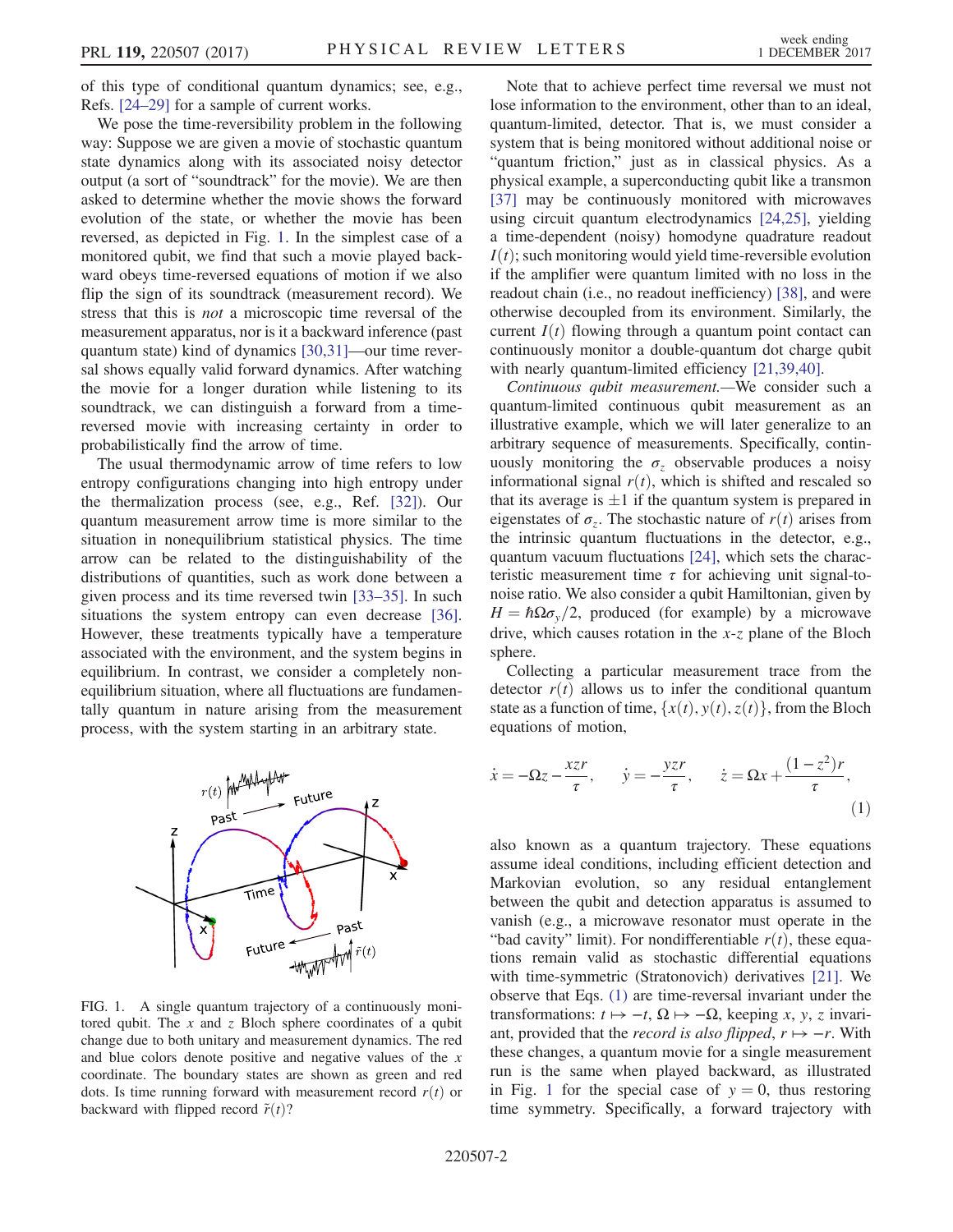initial state  $\rho_i$  =  $(x_i, y_i, z_i)$  at time  $t = 0$ , final state  $\rho_f$  =  $(x_f, y_f, z_f)$  at time  $t = T$ , and record  $r_F(t)$  is equivalent to a backward trajectory with initial state  $\rho_f$ , final state  $\rho_i$ , and reversed record  $r_B(t) = -r_F(T - t)$  [\[41\].](#page-5-3)

Arrow of time.—We will now show that although such continuous qubit measurement dynamics is time-reversal invariant, we can nevertheless probabilistically distinguish forward and backward evolution, yielding a statistical arrow of time. The task of distinguishing a past-to-future versus a future-to-past dynamics can be phrased as a hypothesis testing problem: is the movie shown in Fig. [1](#page-1-0) of duration T running forward  $(F)$  or backward  $(B)$ ?

To test these hypotheses, let the prior probabilities  $P(F)$ and  $P(B) = 1 - P(F)$  indicate our initial guess whether the movie is running forward or backward. Let  $P_F[r(t)] =$  $P[r(t)|\rho_i]$  be the probability density of obtaining the measurement record  $r(t)$ , supposing the movie is running forward from an initial state  $\rho_i$ ; similarly, let  $P_B[r(t)] =$  $P[-r(T-t)|\rho_t]$  be the probability density that supposes the movie is running backward from a final state  $\rho_f$ . We then use Bayes' rule to compute the likelihood that the movie is running in the forward direction given the movie and its soundtrack,

$$
P[F|r(t)] = \frac{P_F[r(t)]P(F)}{P_F[r(t)]P(F) + P_B[r(t)]P(B)}.
$$
 (2)

<span id="page-2-0"></span>If we have no a priori bias about this question, we set  $P(B) = P(F) = 1/2$ , to find the likelihood

$$
P[F|r(t)] = \frac{\mathcal{R}}{1 + \mathcal{R}}, \qquad \mathcal{R} = \frac{P_F[r(t)]}{P_B[r(t)]}.
$$
 (3)

We therefore conclude that we can make no statistical inference only if the forward and backward probability densities are identical (i.e., the probability ratio  $\mathcal{R} = 1$ ). The logarithm of this ratio,  $\ln \mathcal{R}$ , is thus a natural discriminator, with positive values inferring forward motion and negative values inferring backward motion. The mean value  $\overline{\ln R}$  over forward-generated trajectories thus gives an estimate of the statistical arrow of time for continuous quantum measurement, also named the "length of time's arrow" [\[42\]](#page-5-4). It is similar to the relative entropy (also known as the Kullback-Leibler divergence) between forward and backward distributions. Researchers in nonequilibrium statistical physics have used analogous arrowof-time hypothesis discrimination to quantify the entropy production (or irreversibility) of mesoscopic systems [\[34,42](#page-4-16)–45]. There has been recent cross-pollination of the methodology in these fields [\[46,47\].](#page-5-5)

To find the relative probability densities of the trajectories  $r(t)$  versus  $-r(T - t)$ , given a quantum trajectory, we may expand the distribution of results to first order in a small time-step to find  $P[r(t)|\rho_i] \propto \exp\{-\int_0^T dt'[r(t')^2 - 2r(t')\sigma(t') + 1]/2\sigma\}$  [48,49] where the backward  $2r(t')z(t') + 1]/2\tau$  [\[48,49\]](#page-5-6), where the backward <span id="page-2-1"></span>distribution simply time reverses the integral, and flips the sign of  $r$  at every time [\[50\].](#page-5-7) The arrow of time ratio  $\mathcal{R}$  Eq. [\(3\)](#page-2-0) is given in terms of the probability densities of the forward trajectories  $r(t)$  and the backward trajectories  $-r(T - t)$ , so [\[50\]](#page-5-7)

$$
\ln \mathcal{R} = \frac{2}{\tau} \int_0^T dr r(t) z(t).
$$
 (4)

This relative log-likelihood will then categorize each run of the experiment as being more likely to be running forward in time,  $\ln \mathcal{R} > 0$ , or backward in time,  $\ln \mathcal{R} < 0$ . In the latter case, we interpret Eq. [\(4\)](#page-2-1) to mean that the result  $r(t)$ "disagrees" with the state component  $z(t)$  it is estimating (has the opposite sign) more often than it "agrees" with it during the run, making reversed time evolution more likely.

In the Markovian limit, applicable on a time scale longer than any correlation of the detector or detector resolution time, the detector fluctuations may be approximated as an additive white noise stochastic process [\[12,21,23\]](#page-4-17), with the detector output signal given by  $r(t) = z(t) + \sqrt{\tau} \xi(t)$ ,<br>where  $\xi(t)$  is a unit variance delta-correlated stochastic where  $\xi(t)$  is a unit variance, delta-correlated stochastic variable. This decomposition clearly shows the breaking of time-reversal symmetry on the statistical level, since inverting the sign of  $r$  while keeping  $\zeta$  invariant requires a statistically anomalous time-reversed realization of the noise. Using this decomposition, the average of the relative log-likelihood in Eq. [\(4\)](#page-2-1) may be calculated to give the positive-definite value  $\overline{\ln R} = (1/\tau) \int_0^T dt (1 + \langle z(t)^2 \rangle)$ <br>after the stochastic average (see Supplemental Material after the stochastic average (see Supplemental Material [\[51\]](#page-5-8)), indicating a forward time arrow.

<span id="page-2-2"></span>Numerical results for the arrow of time.—Consider the case of persistent, diffusive, Rabi oscillations [\[55\],](#page-5-9) when  $\Omega \gg \tau^{-1}$ , so that the qubit performs oscillations in the x-z plane with phase diffusion. For  $T > 2\pi/\Omega$ , the Rabi oscillations average to  $\langle z^2 \rangle \approx \langle (\cos \Omega t)^2 \rangle = 1/2$ , so

$$
\overline{\ln \mathcal{R}} \approx \frac{3T}{2\tau}.
$$
 (5)

In this case, the average distinguishability of the forward from the backward arrow of time increases linearly with the duration of the measurement run.

This statement may be made more precise by examining the entire distribution of  $\ln R$ , which is shown from numerical simulations in Fig. [2](#page-3-0) using a Rabi period of  $2\pi/\Omega = 0.5\tau$ . For durations longer than the Rabi period,  $T > 2\pi/\Omega$ , the mean grows linearly with the duration of the experiment, as predicted in [\(5\).](#page-2-2) A calculation similar to the mean gives an approximate variance of  $2T/\tau$ . The full distribution of  $\ln \mathcal{R}$  becomes a broad Gaussian in this regime of  $T > 2\pi/\Omega$ , with the aforementioned mean and variance, see Figs.  $2(c)$  and  $2(d)$ . Thus, the probability of erroneously guessing a forward trajectory to be backward is the area of the negative tail of the Gaussian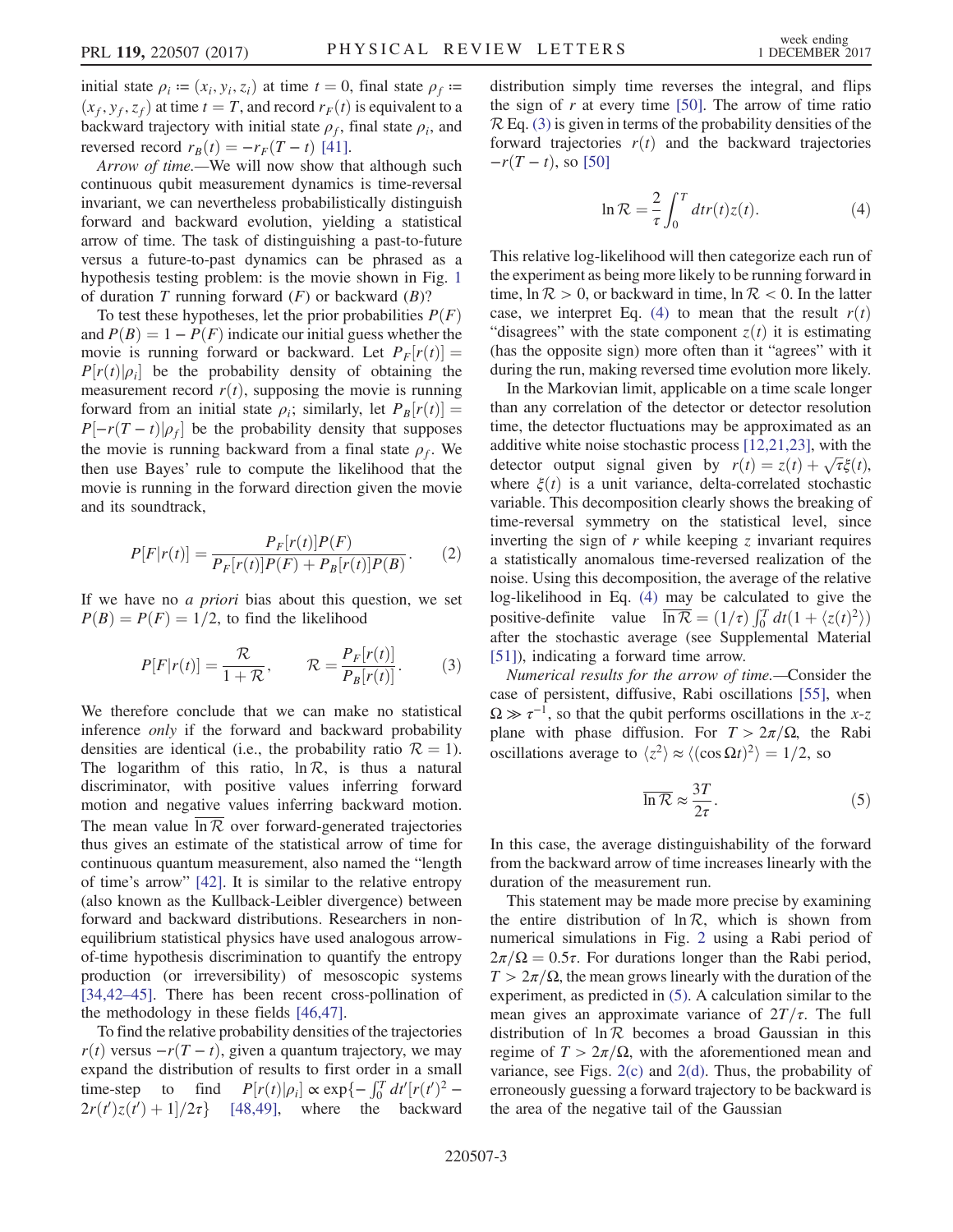<span id="page-3-0"></span>

FIG. 2. Histograms of  $\ln \mathcal{R}$  for  $2 \times 10^6$  runs of monitored Rabi oscillations with period  $2\pi/\Omega = 0.5\tau$  and measurement time  $\tau$ , starting from  $x(t = 0) = 1$ . The ratio of forward to backward probability distributions  $R$  discriminates the likelihood for a trajectory to be forward  $(\ln R > 0)$  or backward  $(\ln R < 0)$ . The probability  $P_{\text{err}}$  of erroneously guessing reversed time is the red shaded area to the left of the vertical dashed line at  $\ln \mathcal{R} = 0$ . The vertical solid line is the mean  $\ln \mathcal{R}$ , a measure of the statistical arrow of time. The durations  $T = (0.02, 0.2, 1.18, 2.0)\tau$ are shown in subfigures (a)–(d), showing that for  $T \geq 2\pi/\Omega$  (c), (d), the distribution has converged to a Gaussian with mean  $3T/2\tau$ and variance  $2T/\tau$  [dashed profile in (b),(c),(d)].

$$
P_{\rm err} \approx \frac{1}{2} \left[ 1 - \text{Erf} \left( \frac{3}{4} \sqrt{\frac{T}{\tau}} \right) \right]. \tag{6}
$$

Consequently, if we wish to distinguish the forward-in-time arrow from the backward arrow to greater than  $n$  standard deviations, we require a duration  $T \geq 8n^2\tau/9$ . As can be seen from the histograms in Fig. [2](#page-3-0), even for reasonably long duration  $T$  it is common to observe readouts that appear to be reversed. We show examples of this, as well as present the simpler no-drive case, in the Supplemental Material [\[51\]](#page-5-8).

Janus measurement sequences.—We now generalize the simple qubit example to arbitrary sequences of generalized measurements. First, we reverse the direction of time for Schrödinger equation evolution in the standard way [\[56\]](#page-5-10), by introducing an antiunitary time-reversal operation Θ, satisfying  $\langle \Theta \Phi | \Theta \Psi \rangle = \langle \Psi | \Phi \rangle$ . In the case of position wave functions, Θ is simply the complex conjugate operation. More generally, Θ must correctly time reverse all physical observables such as position,  $\Theta x \Theta^{-1} = x$ , momentum  $\Theta p \Theta^{-1} = -p$ , and spin  $\Theta S \Theta^{-1} = -S$ , as well as the sign of any external magnetic field,  $B \rightarrow -B$ . Applying the time-reversal operator  $\Theta$  to a quantum state  $|\Psi(t)\rangle$  inverts its temporal meaning, such that forward unitary time evolution  $U_t$  correctly rewinds the dynamics:  $U_t\Theta|\Psi(t)\rangle =$  $\Theta|\Psi(0)\rangle$ .

Second, we add sequences of generalized measurements to the unitary dynamics. We first consider a forward sequence of measurements in time,  $A, B, C, \ldots$ , which will be one of two distinct Janus sequences that we will need. This sequence has possible measurement results  $j = a, b, c, \ldots$ , each of which will partially collapse the quantum state according to a measurement operator,  $M_a, M_b, M_c, \ldots$ . An initial state  $|\Psi\rangle$  thus evolves into

$$
|\Phi\rangle \propto \dots M_c M_b M_a |\Psi\rangle \equiv M_F |\Psi\rangle, \tag{7}
$$

where  $M_F \equiv ... M_c M_b M_a$ . Note that we include any intermediate unitary time evolution  $U_t$  inside the Kraus operators. This formulation is quite general, so the measurement results may be discrete or continuous variables.

We next introduce a corresponding backward Janus sequence, which is a series of (in general different) measurements  $i, B', C', ...,$  with outcomes  $j' =$ <br>aus operators  $M_D = M / M / M$ , also  $a', b', c', \dots$  and Kraus operators  $M_B \equiv M_{a'}M_{b'}M_{c'}\dots$  also applied sequentially to the system, but in reverse order to the time-reversed "initial" state  $\Theta|\Phi\rangle$ . Crucially, for *some* possible results  $(j, j')$  of both sequences, we wish for the system state to rewind its path restoring the initial system state to rewind its path, restoring the initial (time-reversed) state:  $M_B\Theta|\Phi\rangle \propto \Theta|\Psi\rangle$ . We can find the condition for this to happen by inserting  $1 = \Theta^{-1} \Theta$ between every pair of operators, yielding

$$
M_{j'} \propto (\Theta M_j \Theta^{-1})^{-1},
$$
  $(j, j') = (a, a'), (b, b'), ....$  (8)

That is, each measurement operator of the backward Janus sequence must be proportional to the inverse time-reversed measurement operator of the forward Janus sequence. In the special case of no measurement collapse, this constraint correctly reproduces the expected relationship between the unitary time-evolution operators and the antiunitary timereversal operators [\[7,56\].](#page-4-3) For a single measurement, this condition may be understood as an application of quantum measurement uncollapse [11–[15\].](#page-4-7) We emphasize that such an inverse operator may always be constructed as a measurement operator belonging to some positive operator valued measure (POVM) set [\[12\]](#page-4-17) (see Ref. [\[57\]](#page-5-11) for an introduction to generalized measurements). As alluded to above, there is no guarantee that the correct Janus sequences will happen; however, what is important is that such a pair of sequences is physically possible.

Switching from a forward to a backward Janus sequence generalizes the need for inverting the measurement record  $r(t)$  in the qubit case of Fig. [1.](#page-1-0) Now consider the analogous game, where a movie of the state dynamics from one of a Janus sequence of measurements is presented to us, along with a corresponding sequence of forward measurements  $(A, B, C, ...)$ , or backward measurements  $( ..., C, B', A')$ .<br>We must then quess whether the movie with one of these We must then guess whether the movie with one of these two soundtracks is running backward or forward in time. There is no way to tell from the dynamics: Each step in each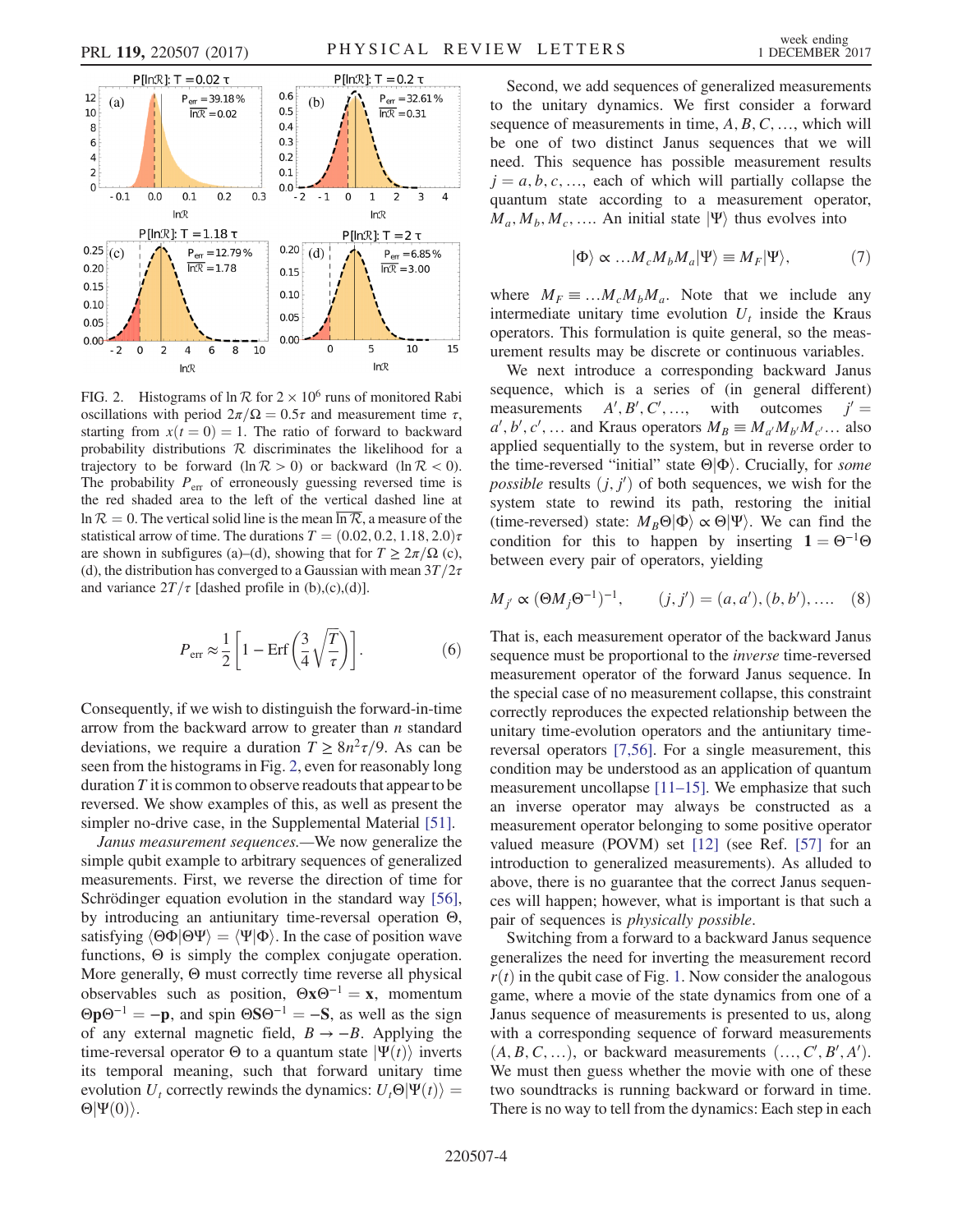quantum state movie direction with matched soundtrack is a possible forward evolution.

Nevertheless, as with qubit the case before, we can still statistically discern the arrow of time. The likelihood functions to test the forward or backward hypotheses are constructed directly from the collective forward Janus measurement operator  $M_F = \prod_j M_j$ , and collective back-<br>word Janus measurement operator  $M = \prod_{j=1}^N M_j$ , as used ward Janus measurement operator  $M_B = \prod_j M_j$ , as used<br>above. The probability of all of the measurement results above. The probability of all of the measurement results, given (known) forward or reverse Janus sequences is  $P_F(a, b, c, ...) = ||M_F|\Psi\rangle||^2$ , or  $P_B(..., c', b', a')$ <br> $||M_F\Theta|\Phi\rangle||^2$  so the discriminator that general  $\|\mathcal{M}_B \Theta[\Phi]\|^2$ , so the discriminator that generalizes<br>Eq. (3) is the log of their ratio  $\mathcal{R} = P_{\sigma}(\{i\})/P_{\sigma}(\{i'\})$ Eq. [\(3\)](#page-2-0) is the log of their ratio  $\mathcal{R} = P_F({j})/P_B({j'})$ .<br>Conclusions —We find that it is possible to time-reverse

Conclusions.—We find that it is possible to time-reverse the dynamics of a quantum system, even when it is being measured. For every nonprojective measurement, the forward measurement dynamics has an associated backward measurement dynamics. Therefore, given a sequence of measurements and the quantum state trajectory ("the movie"), it is impossible to say whether the movie is being played forward or backward from dynamics alone. However, by examining the relative probability of whether the movie is playing forward or backward, given the measurement results (its "soundtrack"), a statistical arrow time still emerges. The physical origin of this statistical arrow is the dynamical contraction (collapse) of the set of possible final states that are compatible with the observed measurement record. Of the two possible evolutions, one will display a more likely contractive evolution. We have shown how to test both aspects of the time-arrow question both in continuously measured qubits, as well as any measurement sequence by constructing a backward Janus sequence which would show a possible time-reversed quantum state movie consistent with the original measurement sequence.

We thank Kater Murch, Marina Cortes, and Lee Smolin for helpful discussions. This work was supported by John Templeton Foundation Grant No. 58558, U.S. Army Research Office Grants No. W911NF-15-1-0496, No. W911NF-13-1-0402, by National Science Foundation Grant No. DMR-1506081. We also acknowledge partial support by Perimeter Institute for Theoretical Physics. Research at Perimeter Institute is supported by the Government of Canada through Industry Canada and by the Province of Ontario through the Ministry of Economic Development & Innovation.

- <span id="page-4-0"></span>[1] S. W. Hawking, Phys. Rev. D 32[, 2489 \(1985\).](https://doi.org/10.1103/PhysRevD.32.2489)
- [2] J. L. Lebowitz, Phys. Today 46[, No. 9, 32 \(1993\)](https://doi.org/10.1063/1.881363).
- [3] J. B. Hartle, in Quantum Theory: A Two-Time Success Story (Springer, New York, 2014), p. 113.
- <span id="page-4-1"></span>[4] K. Gottfried and T.-M. Yan, Quantum Mechanics: Fundamentals (Springer Science & Business Media, New York, 2013).
- <span id="page-4-2"></span>[5] S. Watanabe, Prog. Theor. Phys. Suppl. 65, 135 (1965).
- [6] M. Cortês and L. Smolin, Phys. Rev. D 90[, 044035 \(2014\).](https://doi.org/10.1103/PhysRevD.90.044035)
- <span id="page-4-3"></span>[7] M. Gell-Mann and J. B. Hartle, in Physical Origins of Time Asymmetry (Cambridge University Press, Cambridge, 1994), Vol. 1, p. 311.
- <span id="page-4-4"></span>[8] Y. Aharonov, P. G. Bergmann, and J. L. Lebowitz, [Phys.](https://doi.org/10.1103/PhysRev.134.B1410) Rev. 134[, B1410 \(1964\).](https://doi.org/10.1103/PhysRev.134.B1410)
- <span id="page-4-5"></span>[9] Y. Aharonov, D. Z. Albert, and L. Vaidman, [Phys. Rev. Lett.](https://doi.org/10.1103/PhysRevLett.60.1351) 60[, 1351 \(1988\)](https://doi.org/10.1103/PhysRevLett.60.1351).
- <span id="page-4-7"></span><span id="page-4-6"></span>[10] L. Maccone, Phys. Rev. Lett. **103**[, 080401 \(2009\).](https://doi.org/10.1103/PhysRevLett.103.080401)
- [11] A. N. Korotkov and A. N. Jordan, [Phys. Rev. Lett.](https://doi.org/10.1103/PhysRevLett.97.166805) 97, [166805 \(2006\).](https://doi.org/10.1103/PhysRevLett.97.166805)
- <span id="page-4-17"></span>[12] A. N. Jordan and A. N. Korotkov, [Contemp. Phys.](https://doi.org/10.1080/00107510903385292) 51, 125 [\(2010\).](https://doi.org/10.1080/00107510903385292)
- <span id="page-4-8"></span>[13] N. Katz, M. Neeley, M. Ansmann, R. C. Bialczak, M. Hofheinz, E. Lucero, A. O'Connell, H. Wang, A. N. Cleland, J. M. Martinis, and A. N. Korotkov, [Phys. Rev.](https://doi.org/10.1103/PhysRevLett.101.200401) Lett. **101**[, 200401 \(2008\)](https://doi.org/10.1103/PhysRevLett.101.200401).
- [14] Y.-S. Kim, Y.-W. Cho, Y.-S. Ra, and Y.-H. Kim, [Opt.](https://doi.org/10.1364/OE.17.011978) Express 17[, 11978 \(2009\)](https://doi.org/10.1364/OE.17.011978).
- [15] Y. P. Zhong, Z. L. Wang, J. M. Martinis, A. N. Cleland, A. N. Korotkov, and H. Wang, Nat. Commun. 5, 3135 (2014).
- <span id="page-4-9"></span>[16] A. Bednorz, K. Franke, and W. Belzig, [New J. Phys.](https://doi.org/10.1088/1367-2630/15/2/023043) 15, [023043 \(2013\).](https://doi.org/10.1088/1367-2630/15/2/023043)
- <span id="page-4-10"></span>[17] L. Diósi, Phys. Rev. A 94[, 010103 \(2016\)](https://doi.org/10.1103/PhysRevA.94.010103).
- [18] H. J. Carmichael, An Open Systems Approach to Quantum Optics (Springer, New York, 1993).
- [19] D. F. Walls and G. J. Milburn, *Quantum Optics* (Springer, New York, 2008).
- [20] H. M. Wiseman and G. J. Milburn, [Phys. Rev. A](https://doi.org/10.1103/PhysRevA.47.1652) 47, 1652 [\(1993\).](https://doi.org/10.1103/PhysRevA.47.1652)
- <span id="page-4-15"></span>[21] A. N. Korotkov, Phys. Rev. B 60[, 5737 \(1999\)](https://doi.org/10.1103/PhysRevB.60.5737).
- [22] H.-S. Goan and G.J. Milburn, [Phys. Rev. B](https://doi.org/10.1103/PhysRevB.64.235307) 64, 235307 [\(2001\).](https://doi.org/10.1103/PhysRevB.64.235307)
- <span id="page-4-11"></span>[23] A. N. Korotkov, Phys. Rev. B 63[, 115403 \(2001\).](https://doi.org/10.1103/PhysRevB.63.115403)
- [24] K. Murch, S. Weber, C. Macklin, and I. Siddiqi, [Nature](https://doi.org/10.1038/nature12539) (London) 502[, 211 \(2013\)](https://doi.org/10.1038/nature12539).
- [25] S. Weber, A. Chantasri, J. Dressel, A. Jordan, K. Murch, and I. Siddiqi, [Nature \(London\)](https://doi.org/10.1038/nature13559) 511, 570 (2014).
- [26] P. Campagne-Ibarcq, P. Six, L. Bretheau, A. Sarlette, M. Mirrahimi, P. Rouchon, and B. Huard, [Phys. Rev. X](https://doi.org/10.1103/PhysRevX.6.011002) 6, [011002 \(2016\).](https://doi.org/10.1103/PhysRevX.6.011002)
- [27] P. Campagne-Ibarcq, E. Flurin, N. Roch, D. Darson, P. Morfin, M. Mirrahimi, M. H. Devoret, F. Mallet, and B. Huard, Phys. Rev. X 3[, 021008 \(2013\).](https://doi.org/10.1103/PhysRevX.3.021008)
- [28] A. Chantasri, M. E. Kimchi-Schwartz, N. Roch, I. Siddiqi, and A. N. Jordan, Phys. Rev. X 6[, 041052 \(2016\)](https://doi.org/10.1103/PhysRevX.6.041052).
- [29] S. Hacohen-Gourgy, L. S. Martin, E. Flurin, V. V. Ramasesh, K. Birgitta Whaley, and I. Siddiqi, [Nature](https://doi.org/10.1038/nature19762) (London) 538[, 491 \(2016\)](https://doi.org/10.1038/nature19762).
- <span id="page-4-12"></span>[30] S. Gammelmark, B. Julsgaard, and K. Mølmer, [Phys. Rev.](https://doi.org/10.1103/PhysRevLett.111.160401) Lett. **111**[, 160401 \(2013\)](https://doi.org/10.1103/PhysRevLett.111.160401).
- <span id="page-4-13"></span>[31] J. Dressel and A. N. Jordan, [Phys. Rev. A](https://doi.org/10.1103/PhysRevA.88.022107) 88, 022107 [\(2013\).](https://doi.org/10.1103/PhysRevA.88.022107)
- <span id="page-4-14"></span>[32] M. C. Mackey, *Time's Arrow: The Origins of Thermody*namic Behavior (Courier Corporation, 2003).
- <span id="page-4-16"></span>[33] G. E. Crooks, Phys. Rev. E **61**[, 2361 \(2000\)](https://doi.org/10.1103/PhysRevE.61.2361).
- [34] C. Jarzynski, [Annu. Rev. Condens. Matter Phys.](https://doi.org/10.1146/annurev-conmatphys-062910-140506) 2, 329 [\(2011\).](https://doi.org/10.1146/annurev-conmatphys-062910-140506)